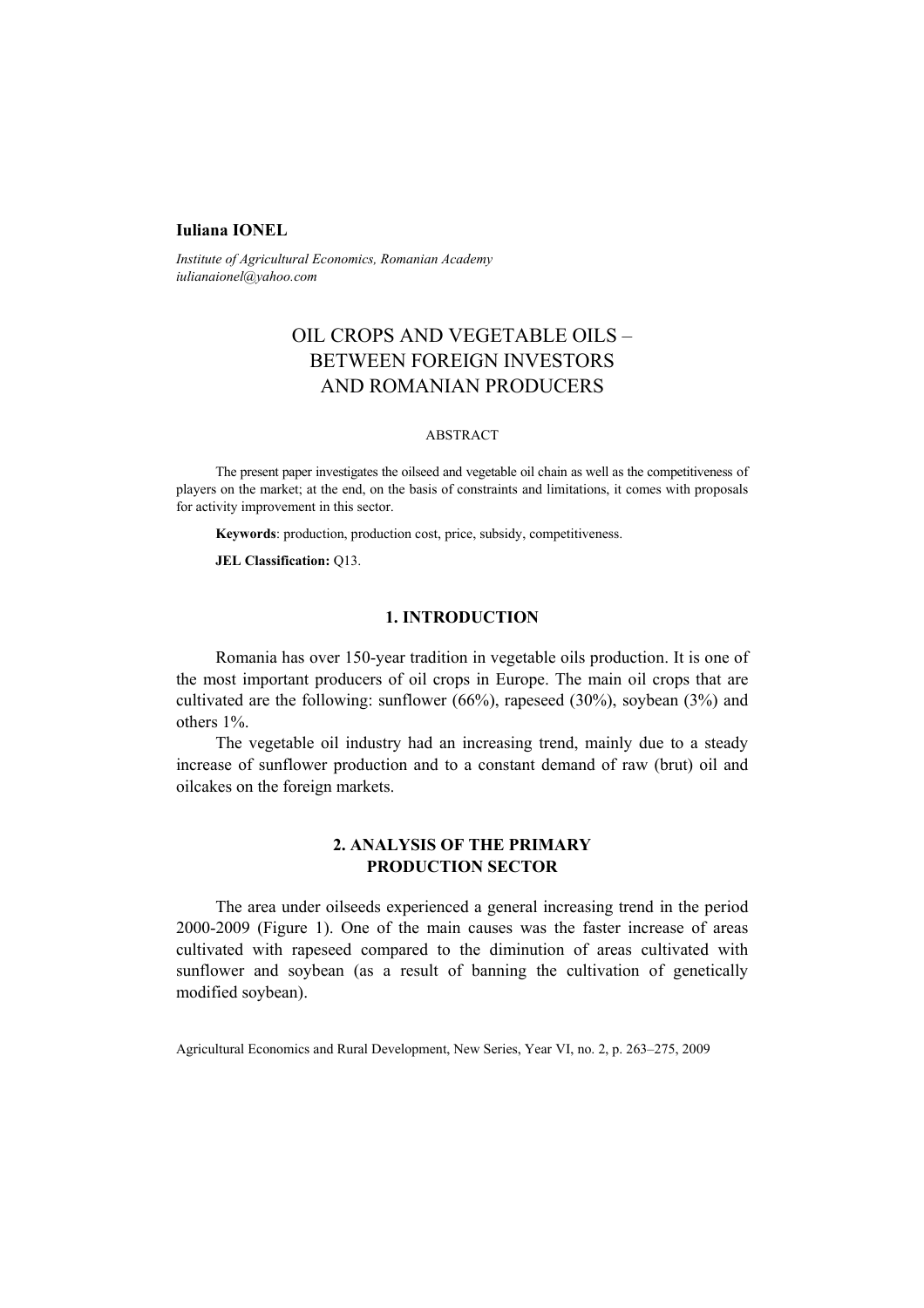

*Source*: NIS, Romania's Statistical Yearbook, \*provisional data of the Ministry of Agriculture and Rural Development.

Figure 1 Total area under oil crops in the period 2000–2009.

If we investigate the areas cultivated with oil crops by types of holdings, we can notice that there is a relatively balanced situation between the individual holdings and the agricultural companies.

On the individual holdings, sunflower is cultivated on the largest areas (55- 61%), in the conditions where manual weeding is applied for weed control.

In the case of soybean, this crop is mainly cultivated on the agricultural companies, which have the necessary machinery fleet and experience in cultivating this crop (Table 1).

|                  |              | 2006       | 2007         |            |  |
|------------------|--------------|------------|--------------|------------|--|
|                  | Agricultural | Individual | Agricultural | Individual |  |
|                  | companies*   | holdings   | companies*   | holdings   |  |
| <b>Total oil</b> | 53           | 45         | 49           |            |  |
| crops            |              |            |              |            |  |
| Sunflower        | 44           | 55         |              |            |  |
| Soybean          | 79           | 18         | חח           |            |  |

*Table 1* 

Share of cultivated areas by types of agricultural holdings (%) in the period 2006–2007

*Source:* Ministry of Agriculture and Rural Development, the agricultural companies are represented by the agricultural units established on the basis of Law 31 and Law 36.

The area cultivated with sunflower seeds has experienced a steady increase in Romania since 1989. Crop rotation limited the increase of areas under sunflower to 1 million hectares. Sunflower is the only crop in which self-consumption is under 3%, and in this case the seeds are mainly used for producing cold pressed oil.

Sunflower remains a top product in the Romanian exports, while the exported surplus continues to decrease as the needs for raw materials for processing on the domestic market increase.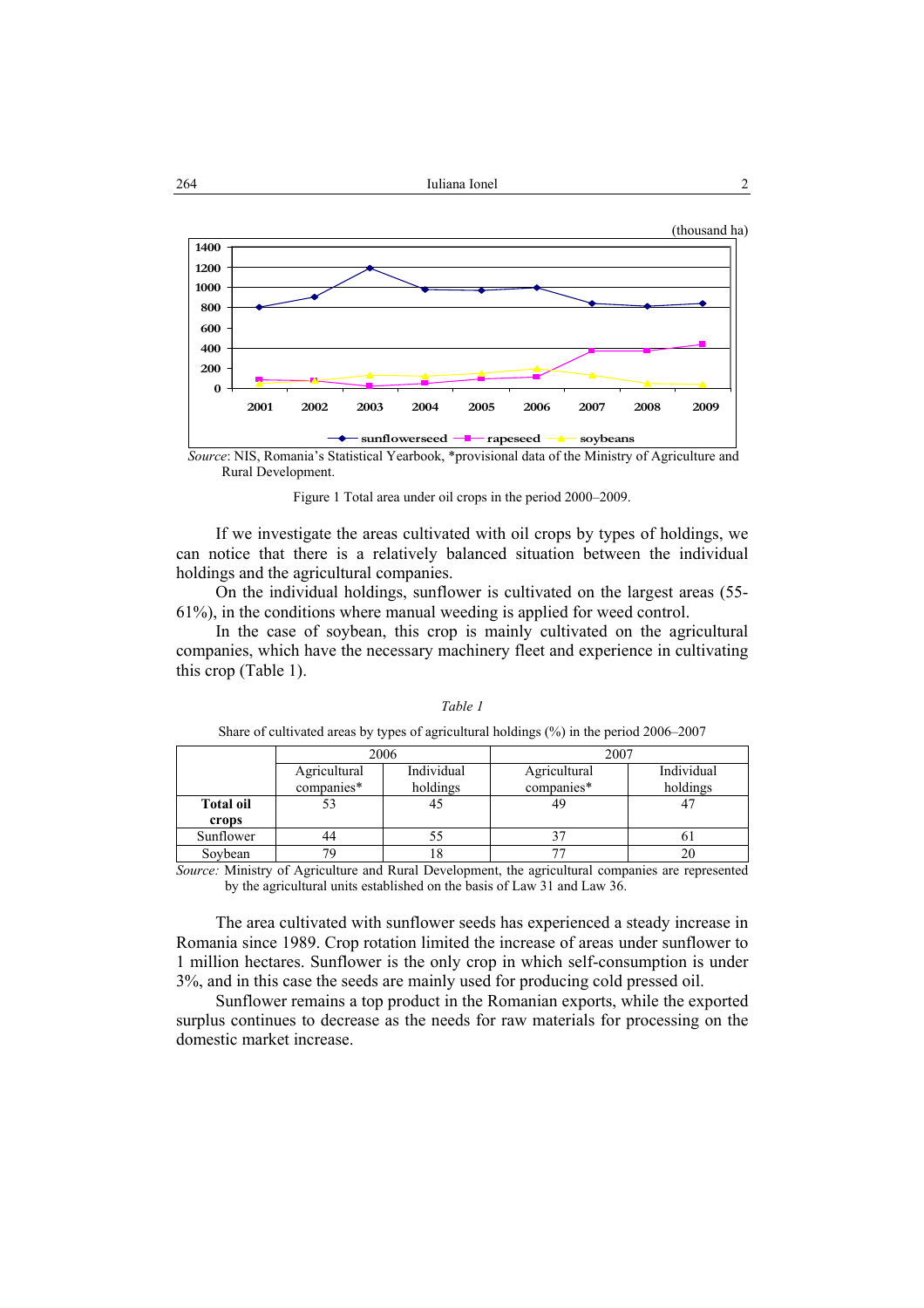Farmers consider that the sunflower is the crop with the simpler cultivation technology, as it does not imply high input costs (small seed quantities for sowing, use only of herbicides); after the plant reached the five-leaves stage, the next work performed by farmers is harvesting.

Soybean continues to be a crop that is mostly sold on the market. The agricultural companies that had access to irrigations and modern technology began to increase the areas under this crop.

Although the soybean yields, under non-irrigated system, in the last three years, averaged 2 tons / hectare (in the case when the crop is established on the chernozems with surface water), in the past average yields of even 0.6 tons / hectare were obtained under drought conditions (before 1989, when the cultivated area was extended outside the zone suitable for this crop). Thus, in the years with drought, the soybean crop can be compromised in the absence of irrigation.

Stimulated by the increased demand for biofuel, farmers began to cultivate larger areas with rapeseed, since the autumn of 2006.

In general, rapeseed is considered by farmers a crop that does not need irrigations. Yet, in the autumns with drought, the crop may be compromised if no irrigations are applied. However, this rarely happens, as generally when water is no longer available in the irrigation canals, the farmers give up establishing this crop.

In the future, as there is an increased demand for the rapeseed seeds, we expect that the rapeseed will become an irrigated crop, and the production gains and incomes will be significant.

Another risk factor in rapeseed cultivation is represented by the excessive frost in winter, which can partially or totally compromise the harvest, as well as by the extremely mild winters, which make it possible for the flower buds to appear even in the month of December; in both cases, the yields are negatively affected.

Another significant impediment is represented by the losses due to pod shattering at harvesting. In general, farmers cultivate rapeseed only if they have performant combine harvesters and have well-designed plans for cultivating their areas with winter crops so as to perform the harvesting of rapeseed and small grains in due time. The farmers who do not know to plan the structure of crops on the basis of their own harvesting capacity can have serious losses due to rapeseed pod shattering. The National Agency for Agricultural Consultancy (ANCA) should provide advice to farmers in planning their crops for the following market year.

## **Production costs – case study**

• The total costs for *sunflower* for an average yield of 2010 kg/ha obtained on an area of 747 ha were 1599 RON (Box 1).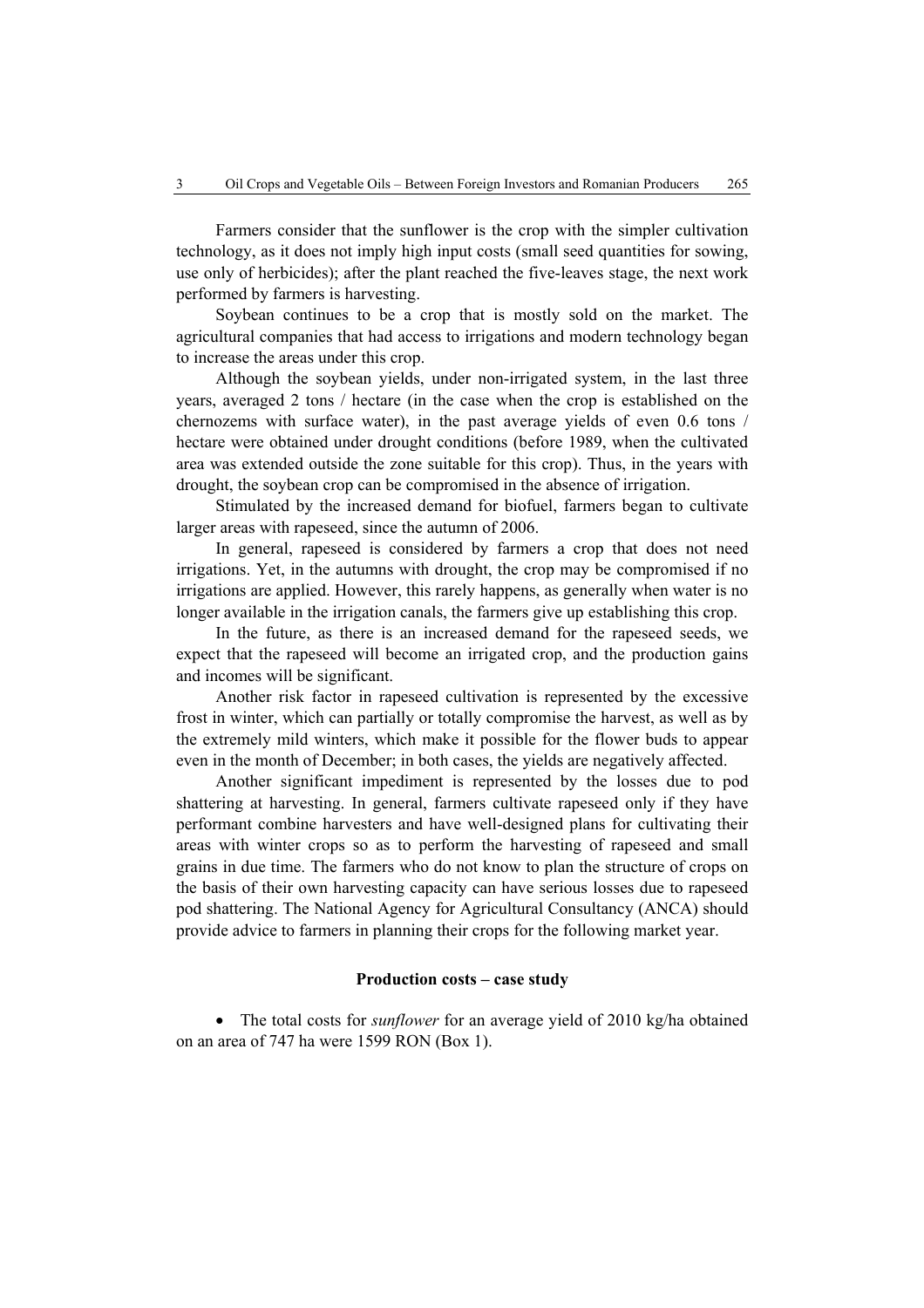| Box 1<br>Production costs and profitability for the sunflower crop - case study 2007 |                          |                |                |  |
|--------------------------------------------------------------------------------------|--------------------------|----------------|----------------|--|
| <b>DESCRIPTION</b>                                                                   | UM                       |                | <b>Subsidy</b> |  |
| Area                                                                                 | Ha                       | 747            |                |  |
| Average yield                                                                        | kg/ha                    | 2010           |                |  |
| TOTAL COSTS, out of which %                                                          | RON/ha                   | 1599           | 320            |  |
| <b>MECHANICAL WORKS</b>                                                              | $\frac{0}{0}$            | 56             |                |  |
| Ploughing                                                                            | $\frac{0}{0}$            | 14             |                |  |
| Disking and harrowing                                                                | $\overline{\frac{0}{6}}$ | $\overline{4}$ |                |  |
| Preparation of germination bed                                                       | $\%$                     | 3              |                |  |
| Sowing                                                                               | $\frac{0}{0}$            | $\overline{4}$ |                |  |
| Herbicide application                                                                | $\overline{\frac{0}{6}}$ | $\overline{2}$ |                |  |
| Weeding                                                                              | $\%$                     | 5              |                |  |
| Harvesting                                                                           | $\frac{0}{0}$            | 19             |                |  |
| <b>INPUTS</b>                                                                        | $\frac{0}{0}$            | 18             |                |  |
| Seeds                                                                                | $\%$                     | 8              |                |  |
| Fertilizers                                                                          | $\frac{0}{0}$            | $\theta$       |                |  |
| Crop protection                                                                      | $\frac{0}{0}$            | 10             |                |  |
| <b>MANUAL LABOUR</b>                                                                 | $\frac{0}{0}$            | $\mathbf{0}$   |                |  |
| Overheads                                                                            | $\frac{0}{0}$            | 22             |                |  |
| Salaries                                                                             | $\overline{\frac{0}{0}}$ | 19             |                |  |
| Amortization                                                                         | $\frac{0}{0}$            | $\overline{c}$ |                |  |
| Insurance                                                                            | $\frac{0}{0}$            | 1              |                |  |
| <b>Production cost</b>                                                               | <b>RON/ton</b>           | 796            |                |  |
| <b>Selling price</b>                                                                 | RON/ton                  | 1000           |                |  |
| Profit with subsidy                                                                  | <b>RON/ton</b>           | 204            |                |  |
| Profit without subsidy<br>$\sim$ 100 $\sim$ 100 $\sim$ 100 $\sim$                    | <b>RON/ton</b>           | 45             |                |  |

*Source*: Field data.

The sunflower subsidy accounted for 20% of total costs, out of which 95% is the direct payment per hectare and 5% the Diesel oil subsidy.

• The total costs for *rapeseed* for an average yield of 2686 kg/ha obtained on 600 ha reached 1505 RON (Box 2).

The rapeseed subsidy was 47% of total costs out of which 44% is the direct payment per hectare and 22% seeds, 26% fertilizers, 9% crop protection products.

| Box 2<br>Breakdown of rapeseed production costs - case study 2008 |               |      |                |  |  |  |
|-------------------------------------------------------------------|---------------|------|----------------|--|--|--|
| <b>DESCRIPTION</b>                                                | UM            |      | <b>Subsidy</b> |  |  |  |
| Area                                                              | ha            | 600  |                |  |  |  |
| Average yield                                                     | kg/ha         | 2686 |                |  |  |  |
| TOTAL costs, out of which (%)                                     | RON/ha        | 1505 | 712            |  |  |  |
| <b>MECHANICAL WORKS</b>                                           | $\frac{0}{0}$ | 52   |                |  |  |  |
| Ploughing                                                         | $\%$          | 12   |                |  |  |  |
| Disking and harrowing                                             | $\%$          |      |                |  |  |  |
| Preparation of germination bed                                    | $\frac{0}{0}$ |      |                |  |  |  |
| Sowing                                                            | $\%$          |      |                |  |  |  |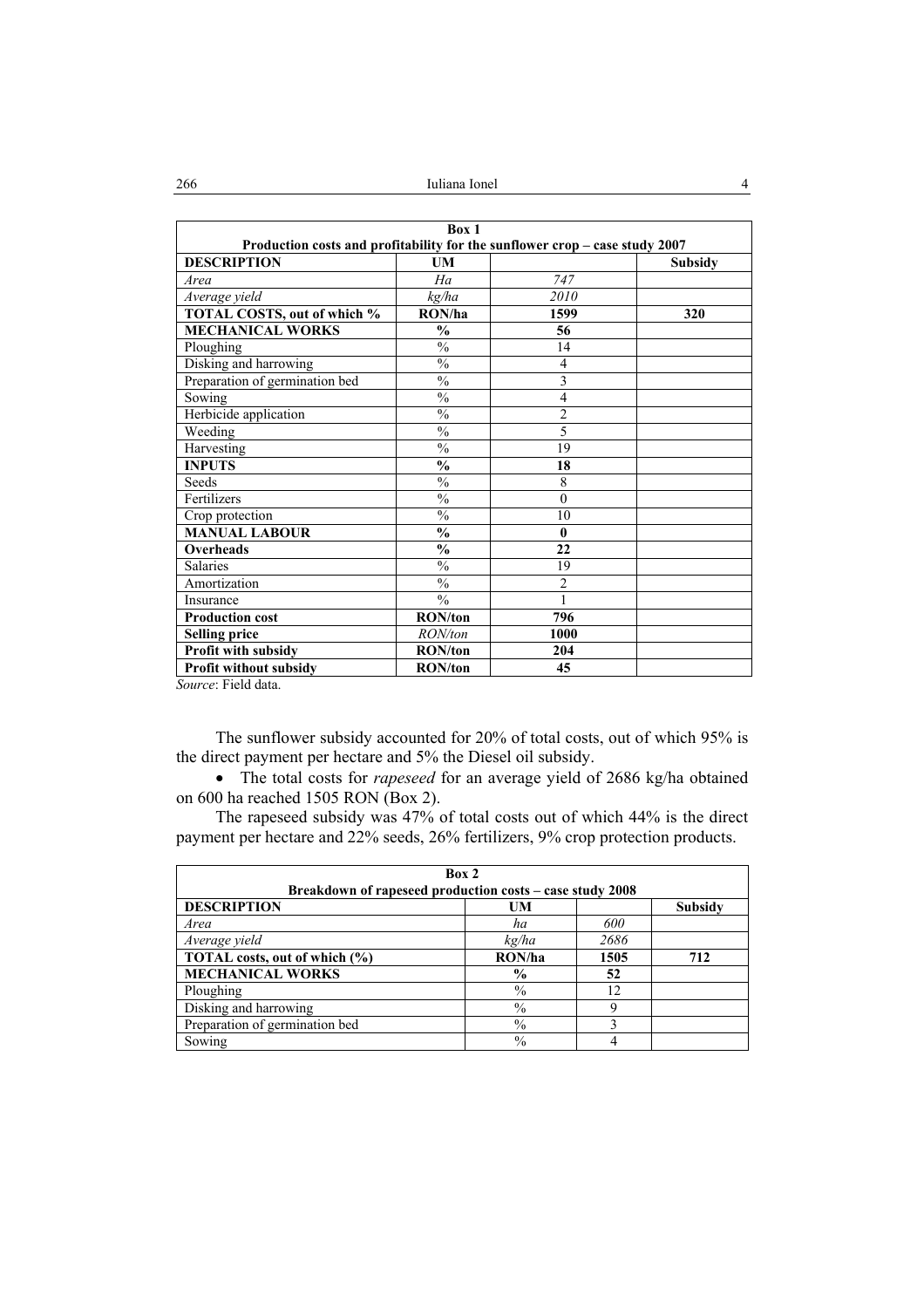Box 2 (continued)

| Herbicide application         | $\frac{0}{0}$  | $\mathfrak{D}$ |  |
|-------------------------------|----------------|----------------|--|
|                               |                |                |  |
| Fertilization                 | $\frac{0}{0}$  |                |  |
| Harvesting                    | $\frac{0}{0}$  | 17             |  |
| <b>INPUTS</b>                 | $\frac{0}{0}$  | 39             |  |
| Seeds                         | $\frac{0}{0}$  | 10             |  |
| Fertilizers                   | $\frac{0}{6}$  | 12             |  |
| Crop protection               | $\frac{0}{0}$  | 16             |  |
| <b>MANUAL LABOUR</b>          | $\frac{0}{0}$  | 3              |  |
| Overheads                     | $\frac{0}{0}$  | 5              |  |
| Salaries                      | $\frac{0}{0}$  | $\mathfrak{D}$ |  |
| Amortization                  | $\frac{0}{0}$  | $\mathfrak{D}$ |  |
| Insurance                     | $\frac{0}{0}$  |                |  |
| <b>Production cost</b>        | <b>RON/ton</b> | 560            |  |
| <b>Selling price</b>          | <b>RON/ton</b> | 1200           |  |
| Profit with subsidy           | <b>RON/ton</b> | 640            |  |
| <b>Profit without subsidy</b> | <b>RON/ton</b> | 375            |  |

#### **3. ANALYSIS OF THE PROCESSING SECTOR**

The Romanian oil industry is booming, being very competitive, with great investments from the large foreign companies in this field (Cargill, Bunge) absorbing almost 950 thousand tons of sunflower seeds and about 235 thousand tons soybeans. The peasant oil presses are processing about 70 thousand tons/year, with an extraction rate of 25% for sunflower, while the extraction rate under industrial system is 42% on the average.

Romania is on the third position in Europe with regard to the refined oil production. The market has developed very fast in recent years, the concentration level increased very much, so that the international processors (mainly from the United States) produce two-thirds of the domestic oil production. The Romanian oil production value is estimated at over 300 million USD (this value does not include the 20 thousand tons of oil obtained in the peasant oil presses that go to self-consumption.

The domestic demand, which remained constant, is largely satisfied from the domestic production. A recent trend, which is quite interesting, is represented by the acceptance of soybean oil in the human consumption, obviously in the poorer regions, sensitive to price variations. For the 2007/2008 season, vegetable oil imports were expected, at attractive prices for the Romanian consumers, such as the palm oil.

The industry continues to get consolidated by significant investments in replacing the equipment, mainly the bottling and labeling equipment, and quality control for getting in line with the EU standards. Two companies from the United States (Bunge and Cargill), with 50% market share on the Romanian market, are in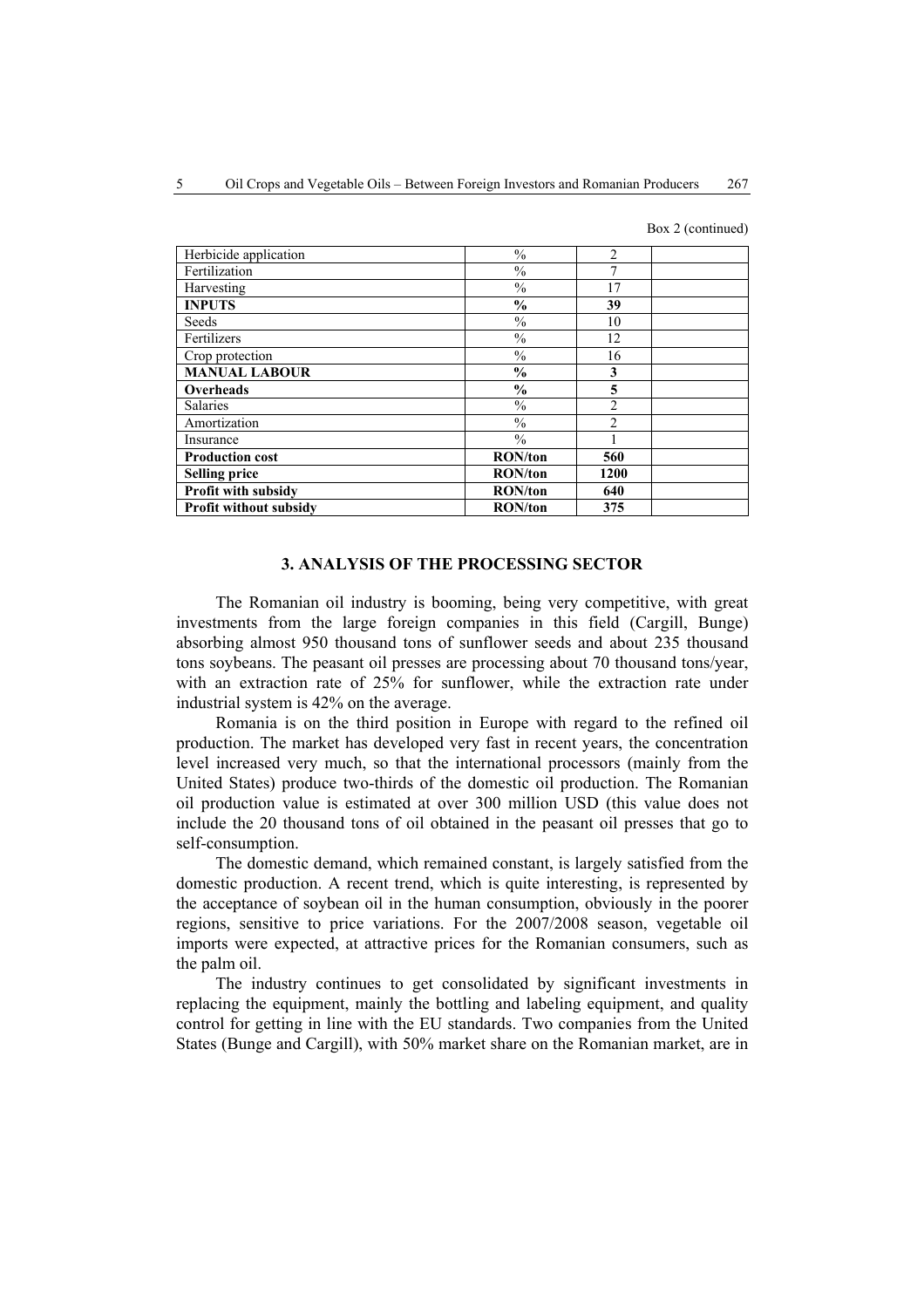full expansion, Romania being the center of raw materials (together with Ukraine and Russia) and it will be soon the greater refined oil supplier from Europe. There are also local investors with significant market shares (Argus Constanţa 20%, Agricover Buzău 9.5%) and other 10 similar companies, which are struggling to survive in an increasingly competitive environment.

Soybean processing industry is dominated by a Swiss investor. The oil production capacity is 400 thousand tons, still not fully used due to the low consumption per capita of only 10–11 kg/year (representing only half of the consumption average of the European Union), which is a limiting factor for production.

Owing to the very little diversified preferences, the Romanian consumers mainly prefer the sunflower oil. There are several Romanian brands that are recognized at national level and they are preferred depending on the consumers' incomes. Both the local producers and the importers are trying to diversify their supply and to strengthen their role on the market.

The soybean oil is mainly used in margarine production. The margarine market slightly decreased, as the trend of consumption expenses increased. The first three producers (Unilever, Orkla and Rozal Brinkers) have 90% of sales. The margarine market is estimated at 60 million USD, almost fully covered by the Romanian production. The competition is very high in obtaining best prices possible for raw oil for margarine production.

#### **Biodiesel**

Biofuels have over one century long history. The White Paper of the European Commission from November 1997 stipulated the general objective to double the non-conventional fuel consumption so that by 2010 this should represent 12% of the total fuel consumption. The biodiesel production is quite heterogeneous in Europe, as different raw materials and different production technologies are being used. Mainly rapeseed oil is used for biodiesel production, but some other raw materials are also used, namely recycled vegetable oils and even animal fat, but their market is very limited. It is absolutely necessary for the biodiesel to have a high quality so as to be acceptable for the automobile industry and for the public. As regards the processing industry, this is represented by 39 factories, and the total biodiesel production capacity is 1.8 million tons / year. The biodiesel impact upon the environment cannot be overlooked, in the present situation of the global warming. The research studies revealed that the gas emissions of the biodiesel are lower compared to conventional Diesel oil

Biodiesel represents 80% of the biofuels market in the European Union. This represents a significant change on the vegetable oil market, in terms of stocks, and price fluctuations appear as a result of these changes. Owing to biodiesel standards in the EU, the rapeseed is the most demanded raw material for biodiesel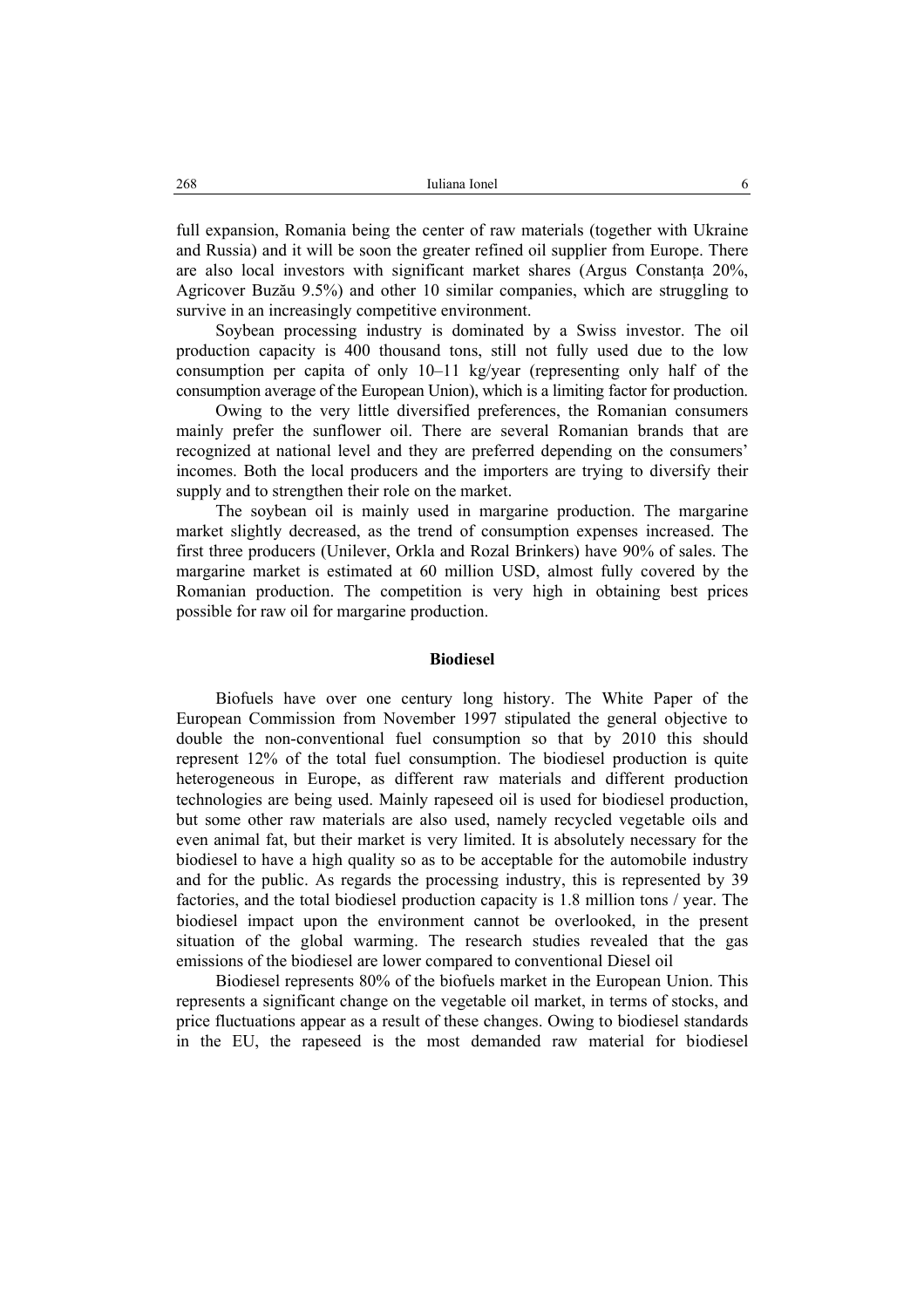production. An increasing trend is also noticed in sunflower and soybean oil utilization for biodiesel production.

In spite of all these, the human consumption of vegetable oils is expected to remain relatively stable. Depending on the availability and price, we can expect the replacement of different types of oils. The human consumption of palm oil is expected to rise, as a result of much more attractive prices and generally die to consumers' preference for trans fatty acids.

By its [position on the oilseed market, Romania is considered an important source of raw materials for the factories from Western Europe, mainly in the case of rapeseed.

Although Romania has a total processing capacity for biofuels of 280 thousand tons/year, in the year 2007 only 30,000 tons of biodiesel were produced, and 20,000 tons of biodiesel were imported.

#### **4. STORAGE SECTOR ANALYSIS**

At present, the main player on the oilseeds storage market is the company Cargill, which has about 10 % of total storage capacity and about 50 % of the effectively used storage capacity. Here the best storage conditions are provided, yet the storage prices are quite high; these prices are not only the result of the good services provided, but rather of the regional monopoly the company has. Thus, only the loading/unloading from silo costs 10 euro/ton of product. Cargill is a company that can pay the stored product the next day after its reception, but the prices are slightly higher than the average prices practiced in the zone.

Almost all farmers sell their oilseeds production at the harvest time, as they do not have adequate storage facilities; even when they have storage premises, they cannot control very well the self-heating phenomenon that is very common in the case of oilseeds.

#### **Cargill totals 70 million dollar investments in Romania**

Cargill has invested more than 70 million dollars in Romania since the beginning of its activity 12 years ago. Out of the invested amount, 10 million dollars were allocated for revamping the oil factory Olpo Podari and silos. The company has about 1300 employees in the 46 different locations and a yearly income of 100 million dollars. Cargill began its activity in 1996 and bought the first silo in Călăraşi in the year 2000; it gradually became the most important operator on the grain storage market in Romania, having a total storage capacity of 1 million tons.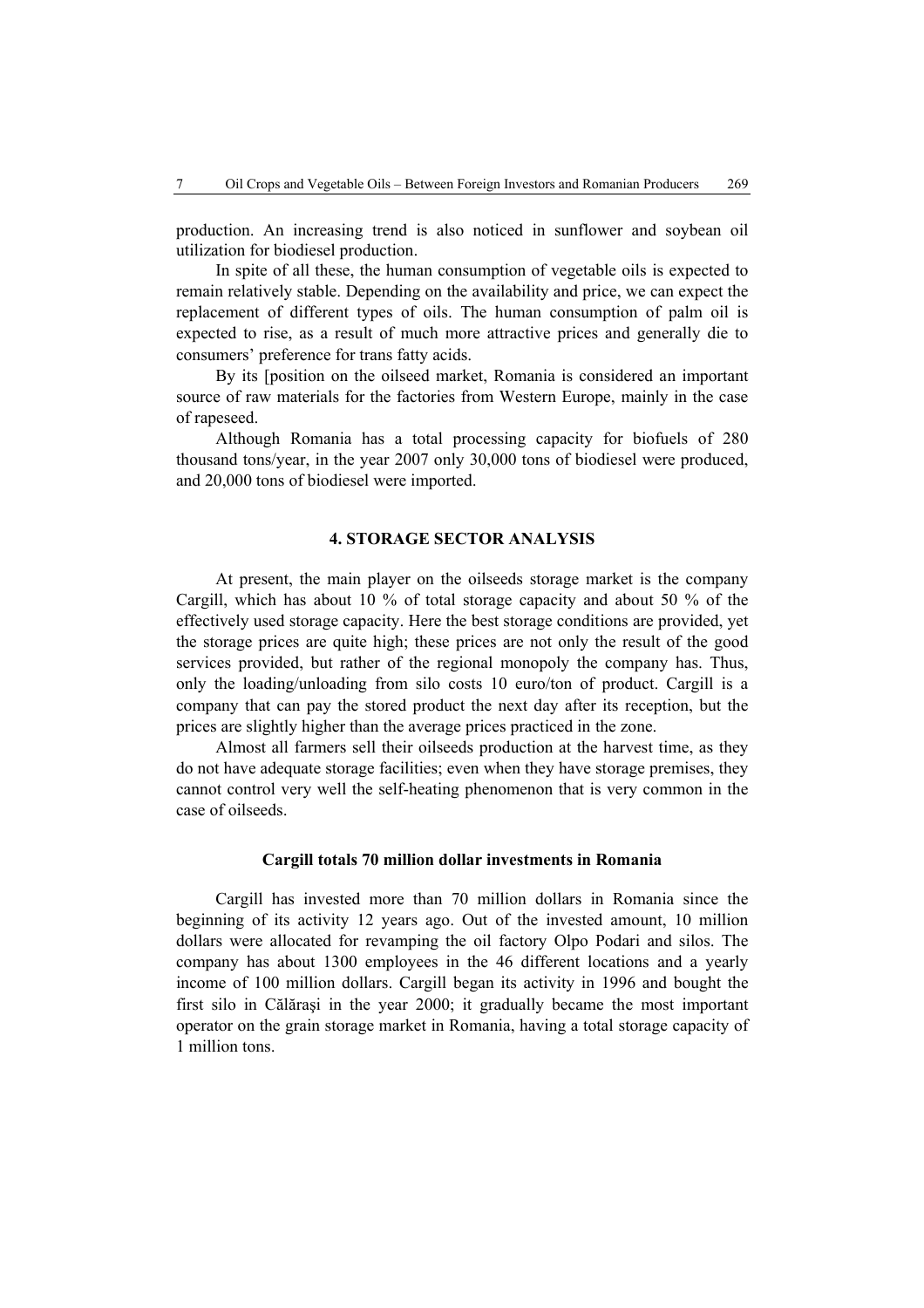#### **Seed grading**

The National Grain Grading Commission (NGGC), in charge of implementing the grading system in Romania, has the web page http://domino.iqm.ro/gradare/home, where all the information can be found referring to seed grading, including weekly grading reports.

According to NGGC data, the oilseeds received and graded in the year 2006 accounted for 65 % of total production. 59% of sunflower production went to warehouses, and grade 1 was found in 19% of the stored production. Hence we can conclude that the combines used for sunflower harvesting have a high wear and tear degree. 81–83 % of the soybean and rapeseed production went to warehouses, and 61% of the delivered rapeseed was classified into grade 1, while for soybean grade 1 represented only 44% (Table 2).

| Specification  | 2006       |            |            |  |            | 2007       |            |
|----------------|------------|------------|------------|--|------------|------------|------------|
|                | Total      | $%$ stored | Out of     |  | Total      | $%$ stored | Out of     |
|                | production | production | which $\%$ |  | production | production | which $%$  |
|                | (tons)     | in total   | grade 1 of |  | (tons)     | in total   | grade 1 of |
|                |            | production | stored     |  |            | production | stored     |
|                |            |            | quantity   |  |            |            | quantity   |
| Sunflower      | 1,525,309  | 59         | 19         |  | 544,118    | 83         | 41         |
| Soybean        | 344,538    | 81         | 44         |  | 137,706    | 53         | 82         |
| Rapeseed       | 174,580    | 83         | 61         |  | 340,048    | 84         | 94         |
| Total oilseeds | 2,044,427  | 65         |            |  | 1,021,872  | 79         |            |

|--|--|--|

Oilseeds delivered to warehouses, out of which grade 1, in the period 2006–2007

*Source*: National Grain Grading Commission.

Although much progress has been made in monitoring the oil seeds quality, as long as the reporting is not made by production zones but by total country, the players on the oilseeds market know only half of the reality, i.e. the oil seeds quality, and not the geographic area where they can buy them.

## **5. MARKETING SECTOR ANALYSIS**

The oilseeds are among the few vegetable products for which the payment is made on the spot (immediately), as they are sold at the very moment of harvesting.

In sunflower production, only 70 thousand tons of seeds do not enter the producer, depositor, processor or trader system. This quantity of seeds is used by farmers for obtaining oil in small processing units. The oil obtained in this way is used in the very next period, being prone to oxidation.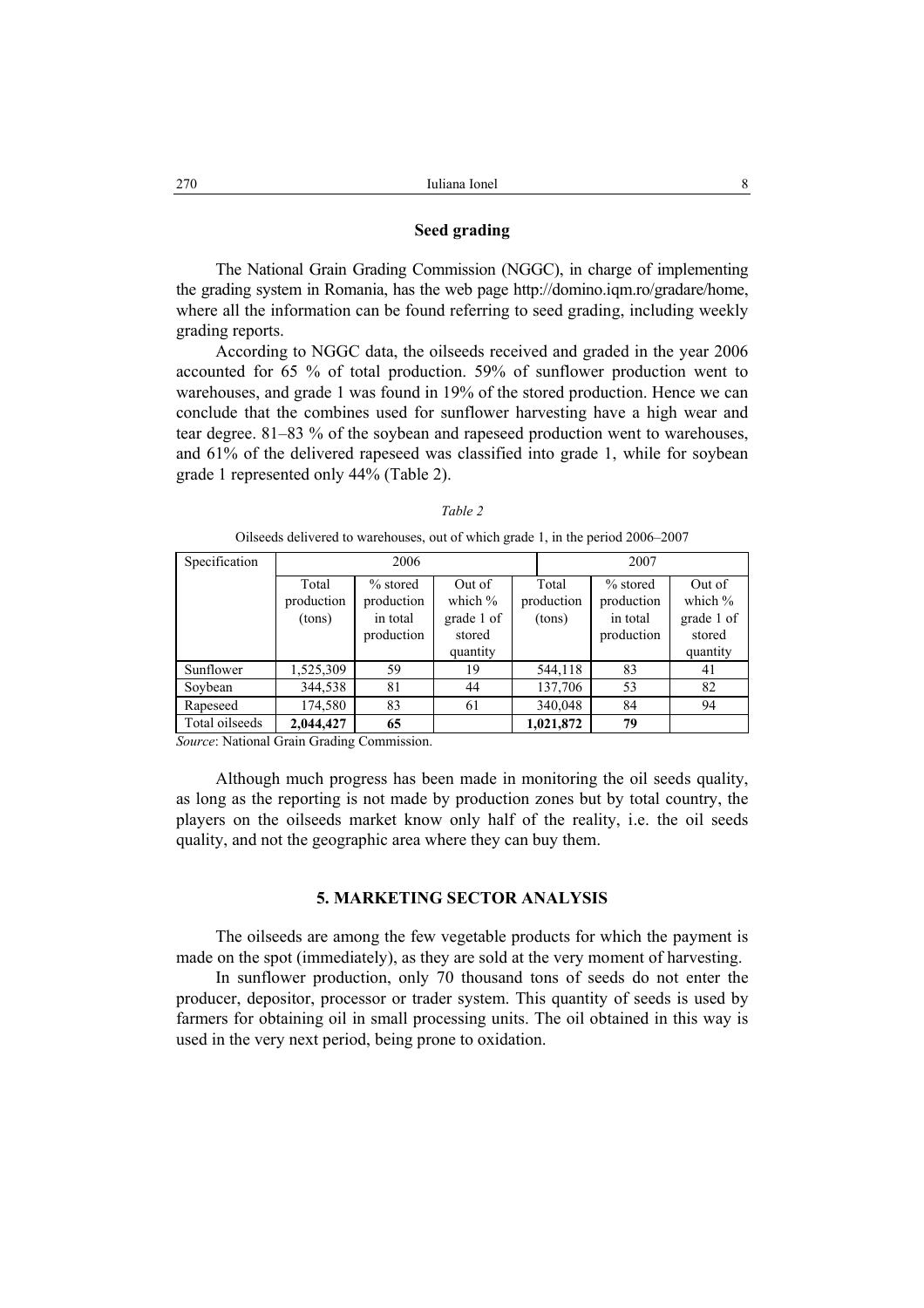Soybean is mainly cultivated by the units with integrated production that have also livestock herds. The beans are processed in specialized units and the processing value is paid. The soybean oil is used in margarine production or it is exported through the intermediary of specialized traders.

The soybean oilcake imports are made through the specialized trade companies on order basis. The trader imports the oilcakes at the moment when all the oilcake quantity that it imports is covered by contracts.

In the recent period, due to the increasing demand for soybean oilcakes on the domestic market, the oil factory from Urziceni used direct imports of soybeans that were subsequently processed depending on the demand on the domestic market.

There are also situations when the large consumers of soybean oilcakes use direct imports of soy beans that they process in specialized units depending on the feed needs.

As a result of the drastic diminution of the domestic soybean production, the milled quantity correspondingly decreased. As the soybean oil demand is very low, the direct oilcake imports are preferred, which account for 65% of the yearly consumption.

The rapeseed production goes mainly to export and it is obtained on the farms with their own combine harvesters. The rape seeds are sold to an exporter at the harvest time.

By tradition, Romania is a net sunflower oil exporter. The sunflower oil export totaled only 61 thousand tons in the season 2007/2008, by about 3 times lower than in the previous season. The diminution of brut oil exports was the result of the increase of exported seeds and and of oil supply diminution implicitly. The main destinations of sunflower brut oil exports were the European Union, 56% (Spain, Hungary and Poland) and Turkey 29%. On the other hand, many firms experienced difficulties, their exports being penalized due to national currency depreciation versus EURO and USD. Further problems appeared, due to very high prices for the raw material. Romania exported 24 thousand tons soybean oil, that is why the production capacity follows and increasing trend. The main destinations of exports were Bulgaria and Turkey.

The sunflower oil cake production will decrease by 25% in the season 2007/2008, to reach 284 thousand tons, following the diminution of the amounts of processed seeds. The local livestock industry will absorb, as in the previous season, 160 thousand tons, due to the rehabilitation of the pig industry and development of the calves and poultry raising sectors.

The soybean oil cake production totaled 120 thousand tons as a result of processing smaller amounts of soybeans. Anyhow, Romania remains deficient in vegetable proteins, soybean processing being dominated by a single processor, which generally offers by 10–15 dollars less than the prices on the world market and tends to discourage the traders from importing soybean oil cakes. The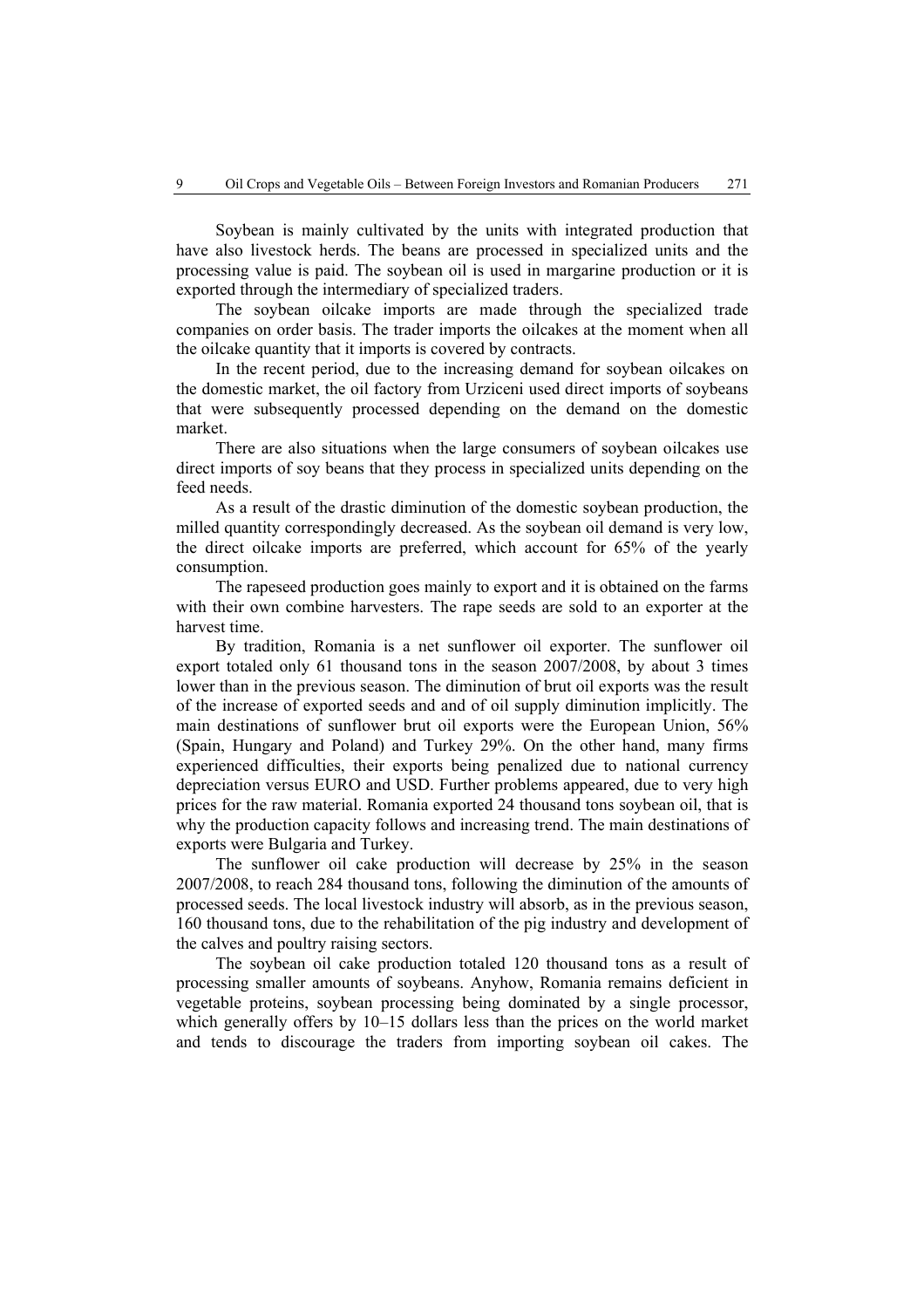investments in soybean processing continue and are made both by the oil factories and the livestock production firms.

The incomes from oilseeds exports are quite stable due to previous contracting. This happens not only with the sunflower oil but also with the sunflower oil cakes, where most contracts were previously signed and the exports were covered with merchandise.

The sunflower oil cake exports totaled 190 thousand tons in the year 2006 and they were down by 85 thousand tons in the season 2007/08. The main export destinations are the traditional partners: Turkey 55%, Hungary 20%. The export price (FOB Constanta) ranged from 70 to 95 dollars/ton.

The soybean oil cake imports were up by 32% to reach 81 thousand tons. The main suppliers were Brazil (69% of imports) and Argentina (17%).

The oil factories have low storage facilities, which ensure their operation for one month. That is why they mandate the silos or send representatives to silos to buy sunflower seeds from farmers, at harvest time, and the factory is to pay for the seeds in the shortest time possible.

The oil factories have long-term contractual relations with the silos and it seems that both parts are satisfied with this partnership.

The factories can choose between several variants of sunflower oil distribution:

• They export brut oil and oil cakes via specialized trade companies;

• The refined oil is sold directly from the factory gate to wholesalers or supermarkets;

• The sunflower oil cake is sold on the domestic market on the basis of a schedule and with the payment at the moment of delivery.

Romania has a positive trade balance from the trade with oil seeds, oils and oil cakes (Table 3).

Romanian trade with oilseeds in the period 2005–2007

| Specification   | Imports (thousand tons) |      |      | Exports (thousand tons) |       |       |
|-----------------|-------------------------|------|------|-------------------------|-------|-------|
|                 | 2005                    | 2006 | 2007 | 2005                    | 2006  | 2007  |
| Sov beans       |                         | 11.9 | 68.6 | 49.8                    | 54.2  | 22.1  |
| Rape seeds      |                         | 4.7  | Q 7  | 111.7                   | 130.9 | 279.1 |
| Sunflower seeds | 53.0                    | 27.8 | 66.6 | 188.4                   | 636.4 | 382.7 |

*Source:* National Institute for Statistics.

If we investigate the oil seeds trade in the year 2007, we find out that the trade balance was deficient only in soybeans; for the rapeseeds and sunflower seeds the balance was positive. The import prices for the oilseeds are higher because the imported quantity is to a large extent the result of imports of seeds for sowing, with a unit value much higher compared to that of the commercial seeds.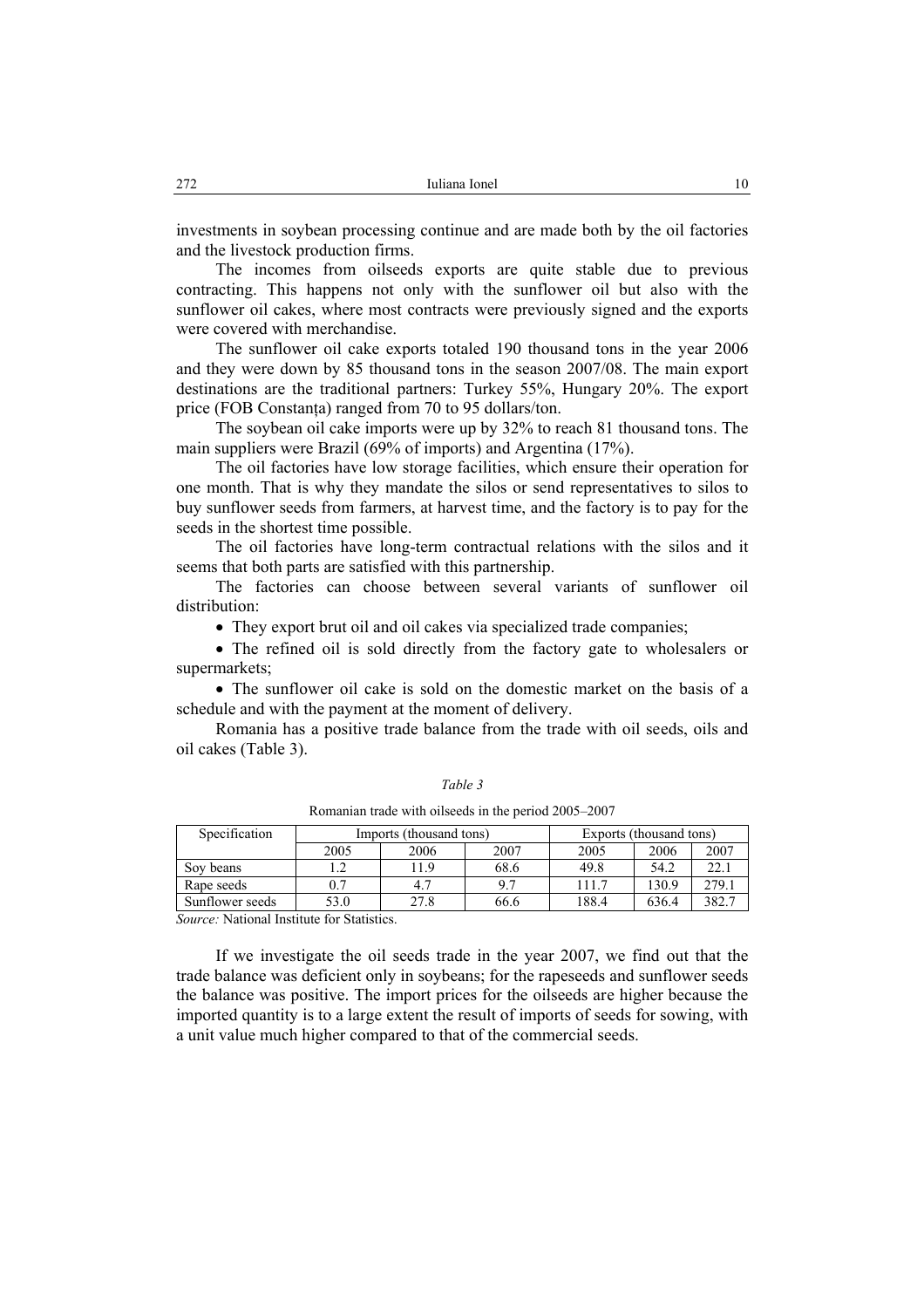| romana o trado with onoceas in the year $2007$ |         |       |          |                |        |          |               |
|------------------------------------------------|---------|-------|----------|----------------|--------|----------|---------------|
| Specification                                  | Imports |       |          | <b>Exports</b> |        |          | Trade balance |
|                                                |         | thou. | Price    |                | thou.  | Price    | thou.         |
|                                                | Tons    | euro  | euro/ton | tons           | euro   | euro/ton | euro          |
| Soy beans                                      | 68559   | 23770 | 347      | 22091          | 4705   | 213      | $-19.065$     |
| Rape seeds                                     | 9704    | 7903  | 814      | 279125         | 77721  | 278      | 69.818        |
| Sunflower seeds                                | 66650   | 32451 | 487      | 382686         | 105274 | 275      | 72.823        |

Romania's trade with oilseeds in the year 2007

*Table 4* 

*Source:* National Institute for Statistics.

#### **6. OIL CONSUMPTION IN ROMANIA**

In Romania, the total consumption of animal and vegetable fats and oils ranged from 16.52 kg/capita in 1990 to 10.80 kg/capita in 2006. The yearly fluctuations of the consumption of fats and vegetable oils were mainly due to the change in the ratio of vegetable fat prices to animal fat prices correlated with the population's purchasing power.

The structure of consumption of animal and vegetable fats in the year 2006 revealed that 80% of consumption was represented by vegetable fats and only 20% by animal fats. It should be mentioned that in the period December – February the highest consumption of animal fats was found, while in the period September – October the highest level of vegetable fat consumption was noticed. By tradition, in Romania animal fats are consumed in the period of winter holidays, when the pigs are slaughtered; in autumn the maximum level of oil consumption is found, for preparing canned vegetables for winter use. As a particularity of the animal and vegetable fat and oil consumption, we should mention that more than 80% of consumption is represented by the household consumption.

By tradition, the sunflower oil is mostly consumed in Romania, yet a large range of vegetable oils types is also present on the Romanian market, mainly from import.

In order to boost the oil and margarine sales, in recent years specific advertisements emerged, supported by part of processors. At this moment, there is no generic advertising for vegetables oils or for margarine.

#### **7. PRODUCT POLICY**

The specific intervention measures in the European Union for oilseeds mainly target the olives and olive oil. As Romania does not have olive and olive oil production, it cannot apply interventions.

In the case when the oilseeds are used for biofuel production, a 45euro/cultivated hectare subsidy is provided, on the condition the farmer has concluded a contract with the biodiesel plant.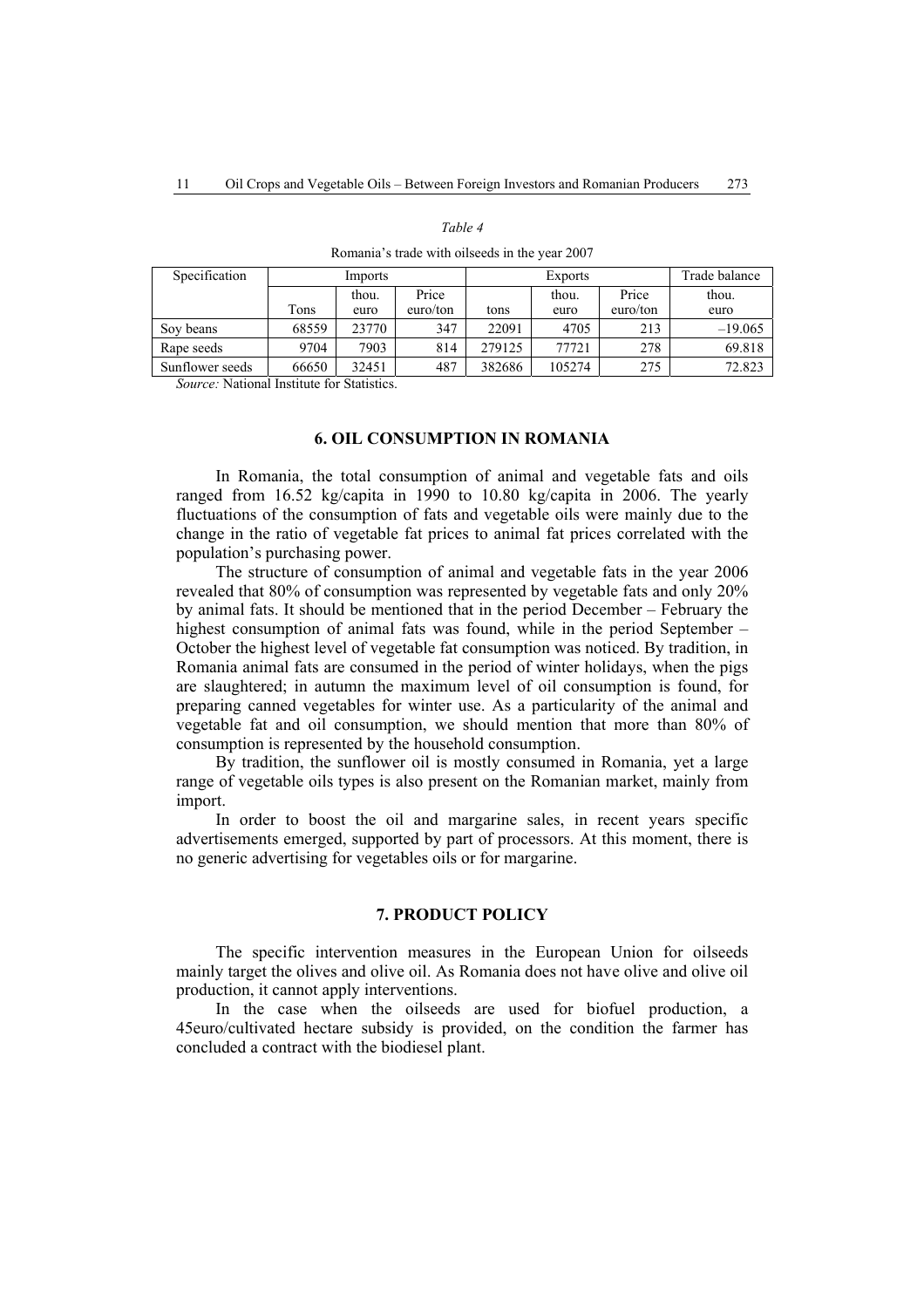| <b>Strengths</b>                                                                                                                                                                                                                                                                                                                                                                                                                                                                                                       | Weaknesses                                                                                                                                                                                                                                                                                                                                                                                                                                  |
|------------------------------------------------------------------------------------------------------------------------------------------------------------------------------------------------------------------------------------------------------------------------------------------------------------------------------------------------------------------------------------------------------------------------------------------------------------------------------------------------------------------------|---------------------------------------------------------------------------------------------------------------------------------------------------------------------------------------------------------------------------------------------------------------------------------------------------------------------------------------------------------------------------------------------------------------------------------------------|
| - extremely fertile soils;<br>- strategic position for export;<br>- competitive advantage for producing maize<br>and maize seeds;<br>- functional grain grading system;<br>- farmers benefit from direct payments per<br>hectare                                                                                                                                                                                                                                                                                       | - fragmentation of agricultural holdings<br>- expensive inputs<br>- input use in inadequate amounts and qualities<br>- low average yields<br>- obsolete machinery fleet<br>- technology inadequate to drought conditions<br>- absence of market information<br>- inadequate agricultural advisory services<br>- non-executable contracts from the legal point of<br>view<br>- absence of specific legislation for stock market<br>operation |
| Opportunities                                                                                                                                                                                                                                                                                                                                                                                                                                                                                                          | <b>Threats</b>                                                                                                                                                                                                                                                                                                                                                                                                                              |
| $-$ land consolidation<br>- submitting applications by NRDP measures<br>for the procurement of agricultural equipment<br>- market information system that will also<br>result in a more transparent input market with<br>lower prices<br>- efficient agricultural consultancy adapted to<br>farmers' needs<br>- specific legislation for commodity<br>exchanges<br>- executory contracts from the legal point of<br>view<br>- gradual increase of direct payment / hectare<br>up to the level of those practised in EU | - extreme weather variations                                                                                                                                                                                                                                                                                                                                                                                                                |

## **8. SWOT ANALYSIS**

## **9. SOLUTION PROPOSALS**

• Continuation of the action of providing vouchers for the establishment of winter crops

- Correlation of the diesel oil subsidy with the moment of its use
- Facilities for procuring agricultural equipment
- Executory contracts from the legal point of view

• Almost all the farmers sell their oilseeds production at the harvest time, as they lack adequate storage premises; even if they have these premises, they cannot control the self-heating phenomenon that is very frequent in oilseeds.

• The improvement of farmers' information – use of radio or national television. The farmers complained about not being able to design a marketing or planting strategy as they do not know about the other farmers' planting intents, or about the evolution of harvested yields. At this moment, they make decisions not knowing the real facts. They feel like "the blind that are trying to find the light".